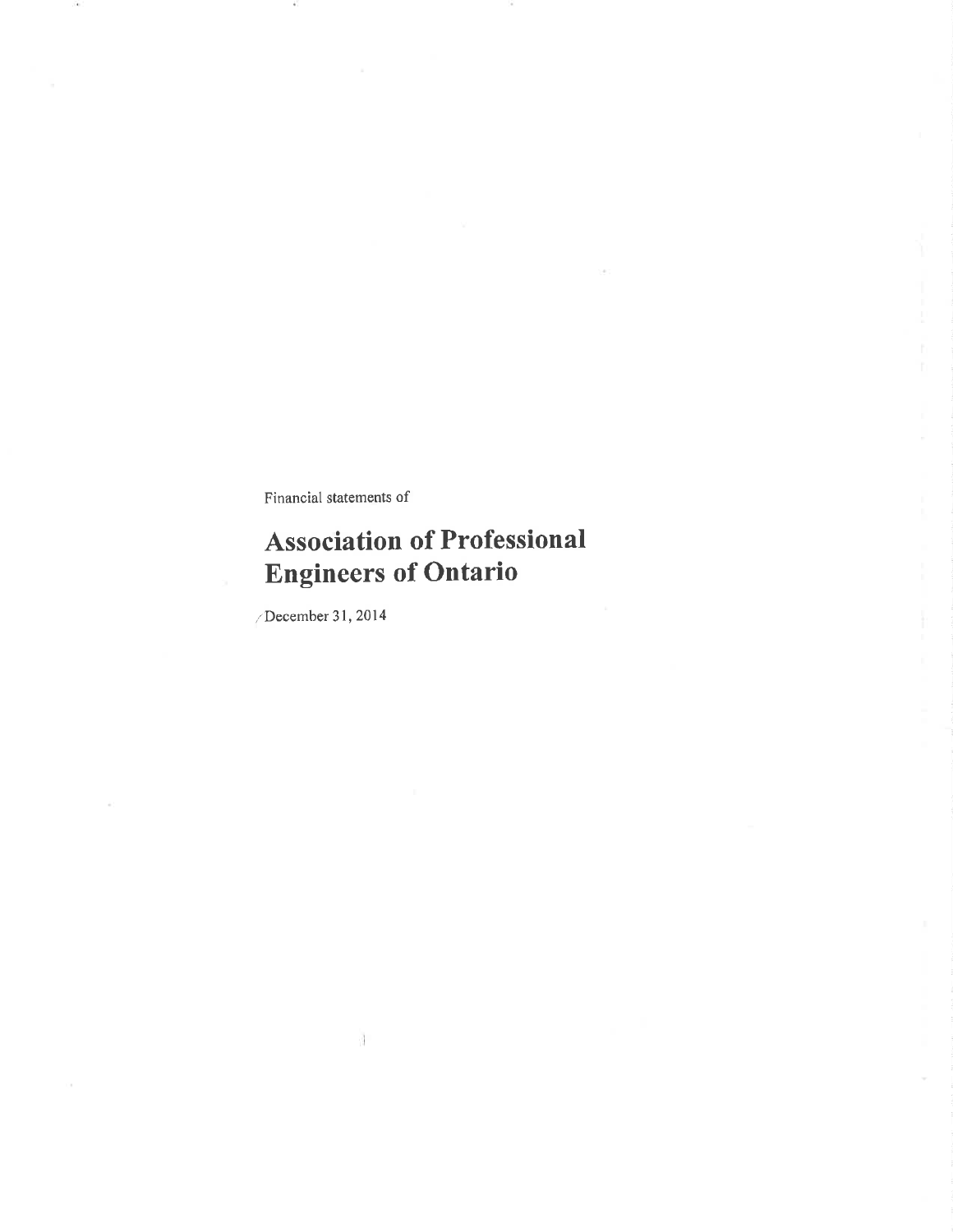### Association of Professional Engineers of Ontario December 31,2014

### Table of oontents

 $\sim$ 

| Independent Auditor's Report representation communication of the continuum continuum continuum communication |
|--------------------------------------------------------------------------------------------------------------|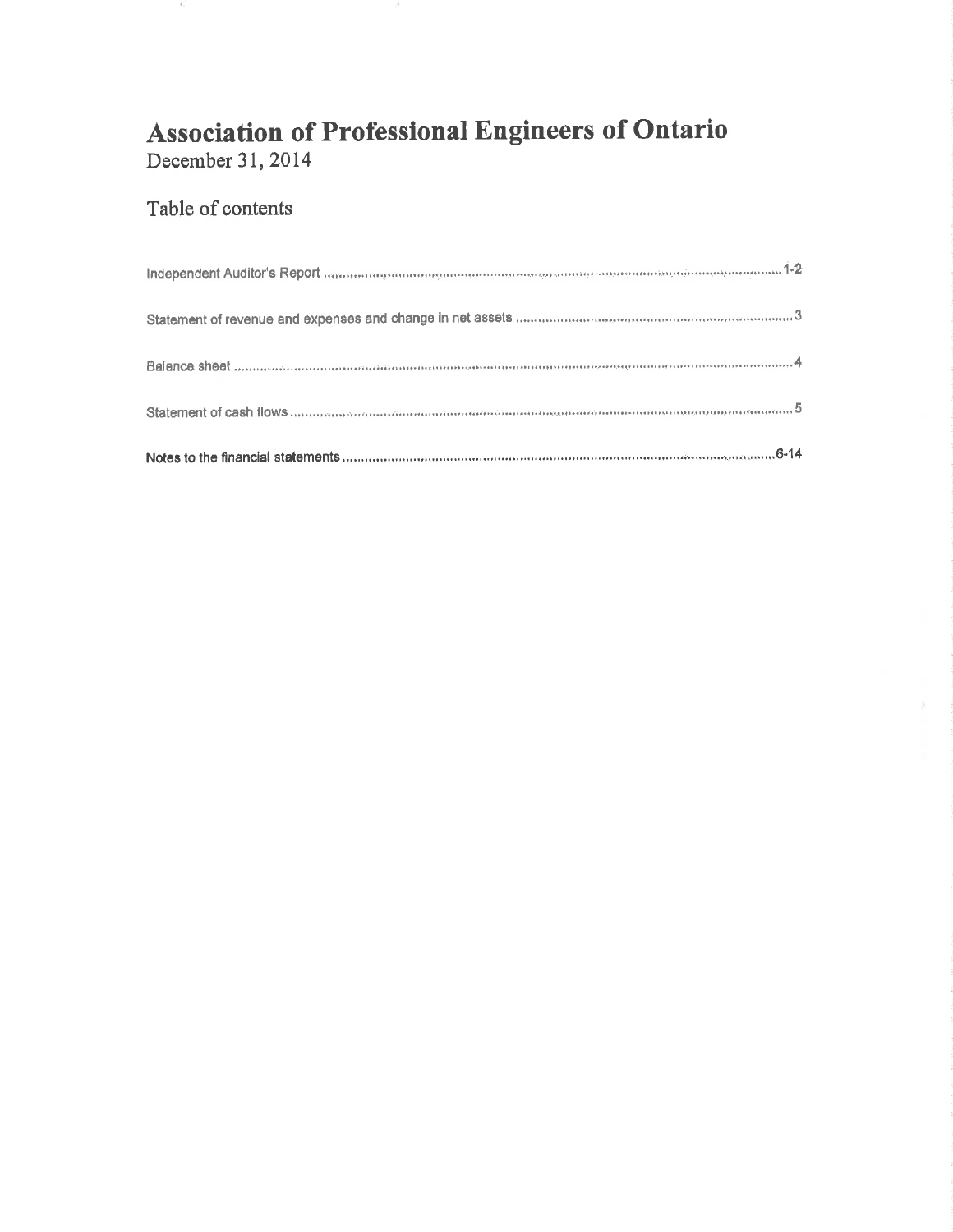# Deloitte.

Deloitte LLP 5140 Yonge Street **Suite 1700** Toronto ON M2N 6L7 Canada

Tel: 416-601-6150 Fax: 416-601-6151 www.deloltte.ca

### **Independent Auditor's Report**

To the Members of Association of Professional Engineers of Ontario

We have audited the accompanying financial statements of the Association of Professional Engineers of Ontario, which comprise the balance sheet as at December 31, 2014, and the statement of revenue, expenses and changes in net assets and of cash flows for the year then ended, and a summary of significant accounting policies and other explanatory information.

### Management's Responsibility for the Financial Statements

Management is responsible for the preparation and fair presentation of these financial statements in accordance with Canadian accounting standards for not-for-profit organizations, and for such internal control as management determines is necessary to enable the preparation of financial statements that are free from material misstatement, whether due to fraud or error.

### **Auditor's Responsibility**

Our responsibility is to express an opinion on these financial statements based on our audit. We conducted our audit in accordance with Canadian generally accepted auditing standards. Those standards require that we comply with ethical requirements and plan and perform the audit to obtain reasonable assurance about whether the financial statements are free from material misstatement.

An audit involves performing procedures to obtain audit evidence about the amounts and disclosures in the financial statements. The procedures selected depend on the auditor's judgment, including the assessment of the risks of material misstatement of the financial statements, whether due to fraud or error. In making those risk assessments, the auditor considers internal control relevant to the entity's preparation and fair presentation of the financial statements in order to design audit procedures that are appropriate in the circumstances, but not for the purpose of expressing an opinion on the effectiveness of the entity's internal control. An audit also includes evaluating the appropriateness of accounting policies used and the reasonableness of accounting estimates made by management, as well as evaluating the overall presentation of the financial statements.

We believe that the audit evidence we have obtained is sufficient and appropriate to provide a basis for our audit opinion.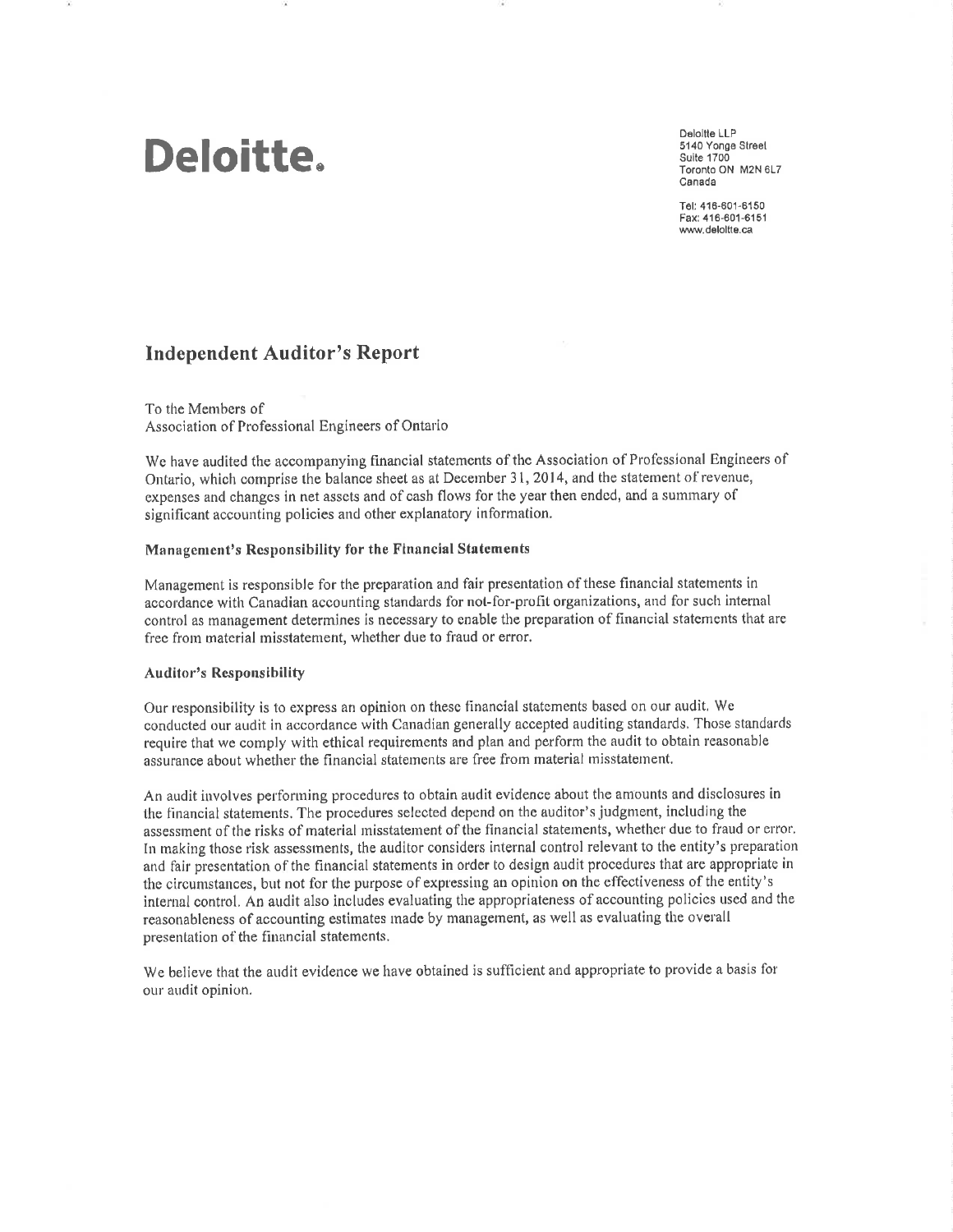### Opinion

In our opinion, the financial statements present fairly, in all material respects, the financial position of the Association of Professional Engineers of Ontario as at December 31, 2014, and the results of its operations and its cash flows for the year then ended in accordance with Canadian accounting standards for not-for-profit organizations.

Deloitte LLP

Chartered Professional Accountants, Chartered Accountants **Licensed Public Accountants** March 27, 2015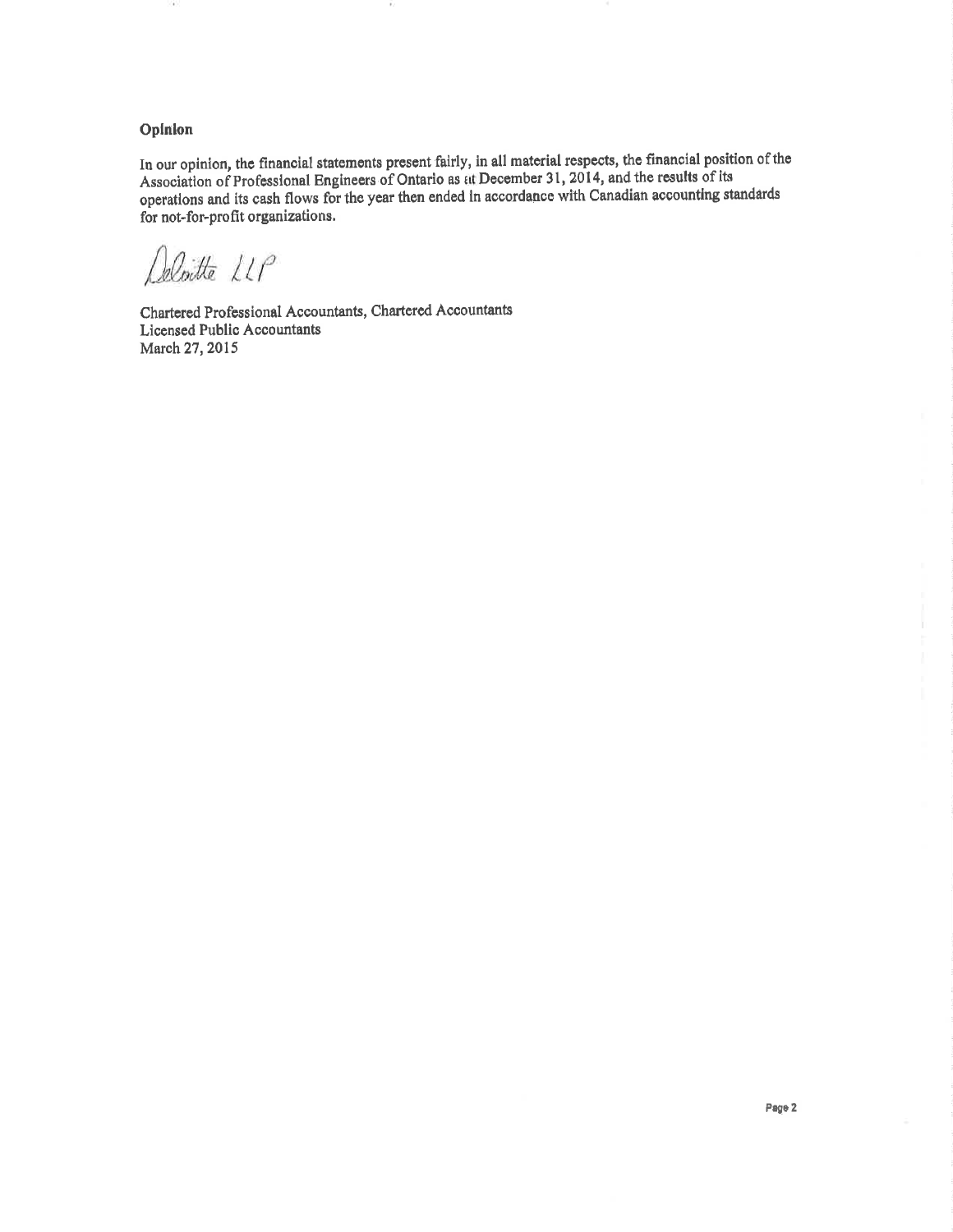Statement of revenue and year ended December 31, expenses and changes in net assets 2014

|                                                         | 2014       | 2013         |
|---------------------------------------------------------|------------|--------------|
|                                                         |            | (Restated -  |
|                                                         |            | Note 2)      |
|                                                         | \$         | \$           |
| Revenue                                                 |            |              |
| P. Eng revenue                                          | 14,840,457 | 14,630,128   |
| Application, registration, examination and other fees   | 5,884,172  | 5,788,072    |
| Building operations (Note 5)                            | 2,083,065  | 2,937,867    |
| Advertising income                                      | 355,572    | 426,567      |
| Investment income                                       | 219,885    | 183,296      |
|                                                         | 23,383,151 | 23,965,930   |
|                                                         |            |              |
| <b>Expenses</b>                                         |            |              |
| Staff salaries and benefits/Retiree and future benefits | 10,303,016 | 10,849,476   |
| Building operations (Note 5)                            | 2,362,885  | 2,383,229    |
| Purchased services                                      | 1,090,528  | 1,069,658    |
| Amortization                                            | 978,437    | 950,980      |
| <b>Engineers Canada</b>                                 | 901,420    | 867,094      |
| Computers and telephone                                 | 773,951    | 644,523      |
| Volunteer expenses                                      | 761,264    | 852,302      |
| Occupancy costs (Note 5)                                | 732,760    | 902,378      |
| Chapters (Note 14)                                      | 722,121    | 610,795      |
| Contract staff                                          | 666,368    | 506,580      |
| Legal (corporate, prosecution and tribunal)             | 649,465    | 461,735      |
| <b>Transaction fees</b>                                 | 508,034    | 487,760      |
| Postage and courier                                     | 424,151    | 357,372      |
| Consultants                                             | 240,431    | 353,962      |
| Recognition, grants and awards                          | 187,667    | 187,326      |
| Printing                                                | 161,002    | 152,244      |
| Office supplies                                         | 121,723    | 121,376      |
| Professional development                                | 109,170    | 156,409      |
| Insurance                                               | 97,304     | 98,600       |
| Staff expenses                                          | 91,355     | 85,283       |
| Advertising                                             | 90,348     | 198,040      |
|                                                         | 21,973,400 | 22, 297, 122 |
| Excess of revenue over expenses before the undernoted   | 1,409,751  | 1,668,808    |
| Council discretionary reserve expenses (Note 9)         | 60,515     | 233,912      |
| Excess of revenue over expenses                         | 1,349,236  | 1,434,896    |
| Remeasurement and other items                           | 390,900    | 6,533,200    |
| Net assets, beginning of year                           | 13,791,341 | 5,823,245    |
| Net assets, end of year                                 | 15,531,477 | 13,791,341   |

The accompanying notes to the financial statements are an integral part of this financial statement,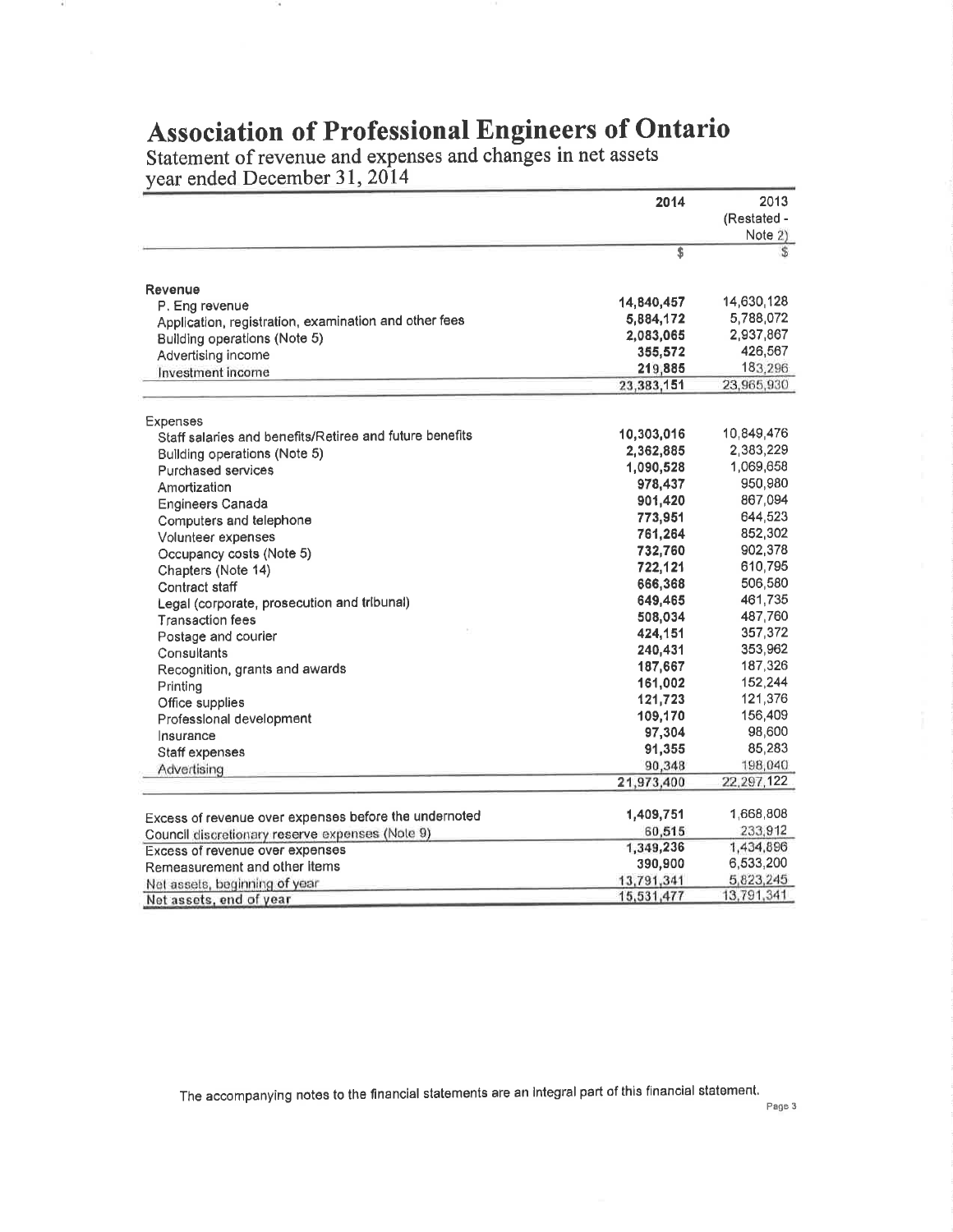### **Balance** sheet

 $\mathbf{r}_i$ 

as at December 31, 2014

|                                                    | 2014       | 2013                  |
|----------------------------------------------------|------------|-----------------------|
|                                                    |            | (Restated -           |
|                                                    |            | Note $2)$             |
|                                                    | \$         | s                     |
| <b>Assets</b>                                      |            |                       |
| <b>Current assets</b>                              |            |                       |
| Cash in interest bearing accounts                  | 1,739,886  | 3,052,243             |
| Marketable securities at fair value                | 6,331,704  | 5,350,515             |
| Accounts receivable                                | 498.159    | 379,240               |
| Prepaid expenses and deposits                      | 204.332    | 173,193               |
| Other assets                                       | 443,952    | 285,412               |
|                                                    | 9.218.033  | 9,240,603             |
| Capital assets (Note 4)                            | 37,062,729 | 36,729,079            |
| <b>Total assets</b>                                | 46.280.762 | 45.969.682            |
|                                                    |            |                       |
| <b>Llabilities</b>                                 |            |                       |
| <b>Current liabilities</b>                         |            |                       |
| Accounts payable and accrued liabilities (Note 16) | 1,385,054  | 1.660,977             |
| Fees in advance and deposits                       | 8,843,131  | 8,919,164             |
| Current portion of long-term debt (Note 6)         | 901,000    | 878,000<br>11.458.141 |
|                                                    | 11.129.185 |                       |
| Long-term                                          |            |                       |
| Long-term debt (Note 6)                            | 8,467,000  | 9,368,000             |
| Employee future benefits (Note 7)                  | 11,153,100 | 11,352,200            |
| <b>Total liabilities</b>                           | 30.749.285 | 32,178,341            |
| Net assets (Note 8)                                | 15,531,477 | 13.791.341            |
| <b>Total liabilities and net assets</b>            | 46.280,762 | 45,969,682            |

### Approved by the Board

Marid Oclems Director Director

The accompanying notes to the financial statements are an integral part of this financial statement.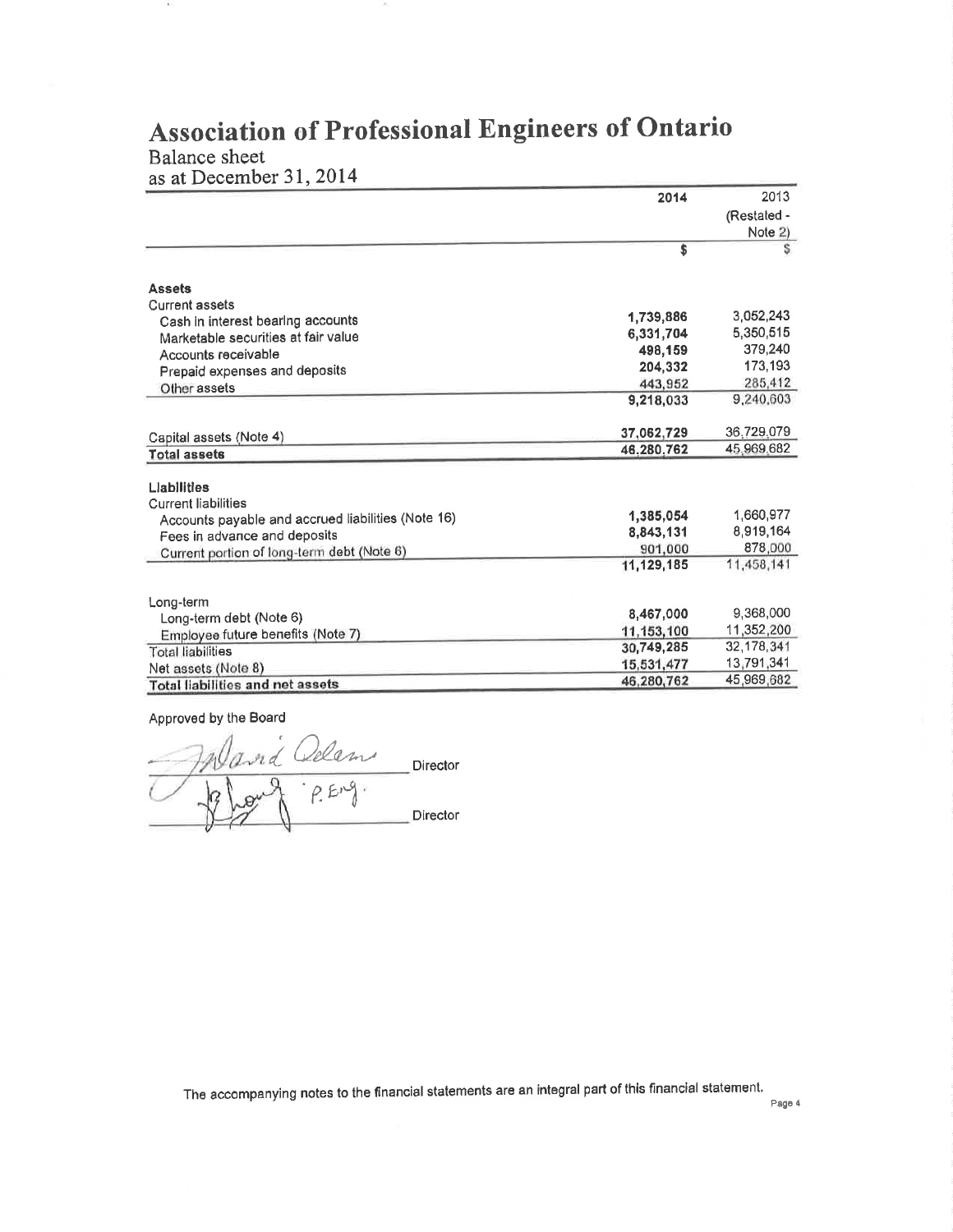$\boldsymbol{\pi}$ 

Statement of cash flows<br>year ended December 31, 2014

|                                                      | 2014          | 2013          |  |
|------------------------------------------------------|---------------|---------------|--|
|                                                      |               | (Restated -   |  |
|                                                      |               | Note 2)       |  |
|                                                      | \$            | S             |  |
| Operating activities                                 |               |               |  |
| Excess of revenue over expenses                      | 1,349,236     | 1,434,896     |  |
| Add (deduct) items not affecting cash                |               |               |  |
| Amortization                                         | 1,790,891     | 1,761,531     |  |
| Amortization - other assets                          | 56,323        | 32,896        |  |
| Employee future benefits expensed                    | 1,418,300     | 2,579,200     |  |
| Change in unrealized losses on marketable securities | (68, 450)     | (17, 415)     |  |
| Loss (gain) on disposal of marketable securities     | 37,612        | 12,322        |  |
|                                                      | 4,583,912     | 5,803,430     |  |
| Change in non-cash working capital items (Note 11)   | (502, 014)    | 588,271       |  |
|                                                      | 4,081,898     | 6,391,701     |  |
| <b>Financing activities</b>                          |               |               |  |
| Repayment of mortgage                                | (878,000)     | (854,000)     |  |
| Contributions to employee future benefit plans       | (1, 226, 500) | (1,418,300)   |  |
|                                                      | (2, 104, 500) | (2, 272, 300) |  |
| <b>Investing activities</b>                          |               |               |  |
| Proceeds of disposal of marketable securities        | 4,083,963     | 1,857,745     |  |
| Acquisition of marketable securities                 | (5,034,314)   | (2,005,587)   |  |
| Additions to capital assets                          | (2, 124, 541) | (2,023,542)   |  |
| Additions to other assets                            | (214, 863)    | (259, 448)    |  |
|                                                      | (3, 289, 755) | (2, 430, 832) |  |
| (Decrease) increase in cash                          | (1,312,357)   | 1,688,569     |  |
| Cash, beginning of year                              | 3,052,243     | 1,363,674     |  |
| Cash, end of year                                    | 1,739,886     | 3,052,243     |  |

The accompanying notes to the financial statements are an integral part of this financial statement.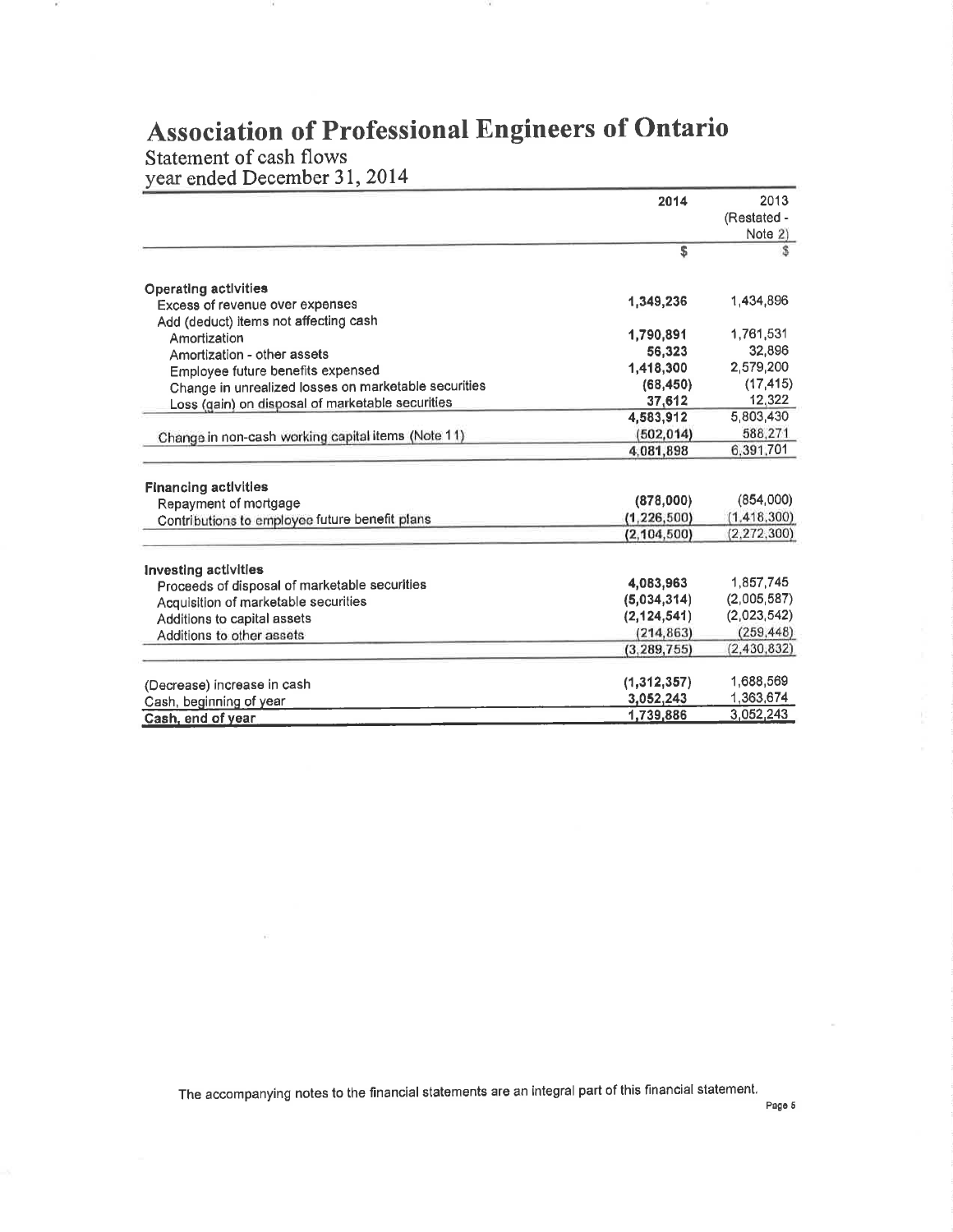Notes to the financial statements

### December 31, 2014

#### 1. Nature of operations

The Association of Professional Engineers of Ontario ("PEO") was incorporated by an Act of the Legislature of the Province of Ontario. Its principal activities include regulating the practice of professional engineering, and establishing and maintaining standards of knowledge, skill and ethics among its members in order to protect the public interest. As a not-for-profit professional membership organization it is exempt from tax under section 149(1) of the Income Tax Act.

#### Change In accounting policy  $2,$

In fiscal 2014, PEO adopted the Provisions of the CPA Canada Handbook ("Handbook"), Part III Accounting for Not-For-Profit organizations, Section 3463 - Reporting Employee Future Benefits by Not-For-Profit Organizations ("Section 3463"). In accordance with the transitional provisions of Section 3463, PEO retrospectively applied the revised standard. The 2013 corresponding figures and notes have been restated.

Section 3463 eliminated the deferral and amortization method as a policy choice for accounting for defined benefit plans and the three-month window for measuring plan assets and obligations. The Standard requires that changes in the fair value of plan assets and in the measurement of the plan obligation, including past service costs, actuarial gains and losses, and curtailment/settlement gains and losses (remeasurements and other items), be recognized as a component of net assets. As a result, the defined benefit asset or liability on the balance sheet reflects the defined benefit obligation, net of the fair value of any plan assets, adjusted for any valuation allowance as of the balance sheet date. Further, Section 3463 requires that remeasurements and other items be presented as a separately identified line item in the statement of changes in net assets.

Additionally, the expected return on plan assets is no longer applied to the fair value of the assets to calculate the benefit cost. Under Section 3463, the same discount rate must be applied to the benefit obligation and the plan assets to determine the finance cost. The discount rate will continue to be determined by reference to market interest rates on high-quality debt instruments with cash flows that match the timing and amount of expected benefit payments or the interest rate inherent in the amount at which the defined benefit obligation could be settled. PEO has elected to use a funding valuation to determine its defined benefit obligation related to its pension plans, but will continue to use an accounting valuation for the purposes of determining its non-pension defined benefit obligations.

The retrospective application of the new standard resulted in a decrease to opening net assets at January 1, 2013, of \$9,791,900 with an additional decrease to opening net assets of \$159,500 at January 1, 2014.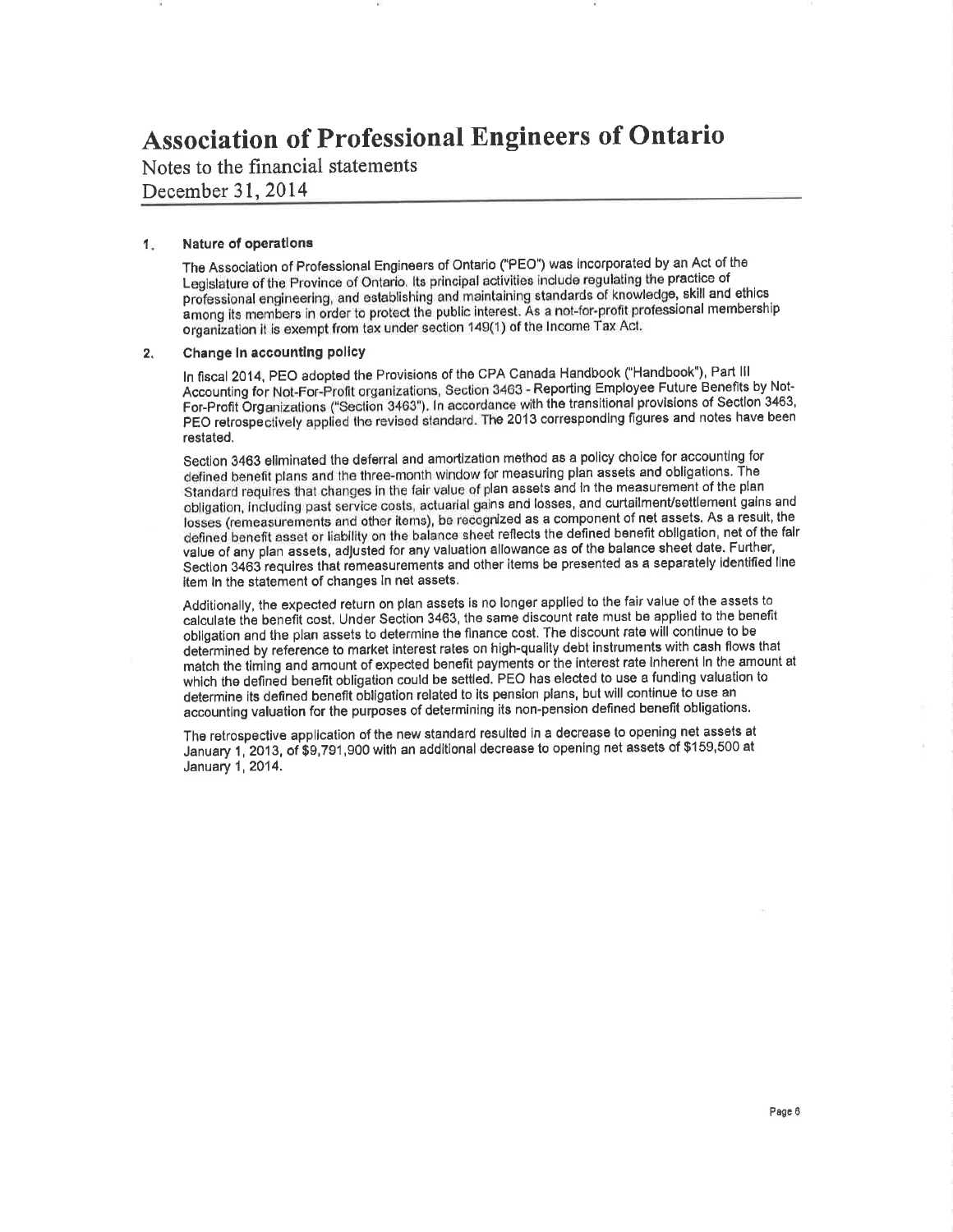Notes to the financial statements December 31 2014

#### 3. Slanificant accounting policies

These financial statements have been prepared in accordance with Canadian accountlng standards for nol-for-profit organizations and reflect the following accounting pollcies:

a) Financial instruments

PEO initially recognizes financlal instruments at fair value and subsequently measures them at each reporting date, as follows:

| Asset/liability                          | Measurement    |
|------------------------------------------|----------------|
| Cash and marketable securities           | Fair value     |
| Accounts receivable                      | Amortized cost |
| Accounts payable and accrued liabilities | Amortized cost |
| Long term debt                           | Amortized cost |

Finenclal assets measured at amortized cost are assessed at each reporting date for lndications of impairment. lf such impairment exists the asset shall be written down and the resulting impairment loss shall be recognized in the Statement of revenue, expenses and changes in net assets for the period,

Transaction costs are expensed as lncurred,

b) Hedge accountlng

PEO entered into an Interest rate swap in order to reduce the Impact of fluctuating interest rates on íts long term debt. The policy of PEO ls not to enter into interest rate swap agreements for tradlng or speculative purposes,

The interest rate swap held by PEO is eligible for hedge accounting. To be eligible for hedge accounting, an instrument must meet certain criteria with respect to identification, designation and documentation. In addition, the critical terms of the derivative financial instrument must match the specific terms and conditions of the hedged Item. The fair value of derivative instruments eligible and qualifying for hedge accounting is generally not recognized on the balance sheet. Gains and losses on such instruments are recognized in income in the same period as those of the hedged item,

lnterest on the hedged ltem is recognized uslng the instrument'e stated interest rate plus or minus amortization of any initial premium or discount and any financing fees and transaction costs. Net amounts receivable or payable on the interest rate swap are recorded on the accrual basis of accounting and are recognized as an adjustment to interest on the hedged item in the period in which they accrue.

PEO may only discontinue hedge accounting when one of the following situations arises:

- a) The hedged item or the hedging item ceases to exist other than as designated and documented;
- b) The critical terms of the hedglng item cease to match those of the hedged ìtem, lncluding, but not limited to, when it becomes probable that an interest bearing asset or liability hedged with an interest rate swap will be prepaid.

\Men a hedging item ceâses to exist, any gain or loss incurred on the terminatlon of the hedging item is recognized as an adjustment of the carrying amount of the hedged item.

When a hedged item ceases to exist, the critical terms of the hedging item cease to match those of the hedged item, or it is no longer probable that an anticipated transaction will occur in the amount designated or within 30 days of the maturity date of the hedging item, any gain or loss is recognized in net lncome,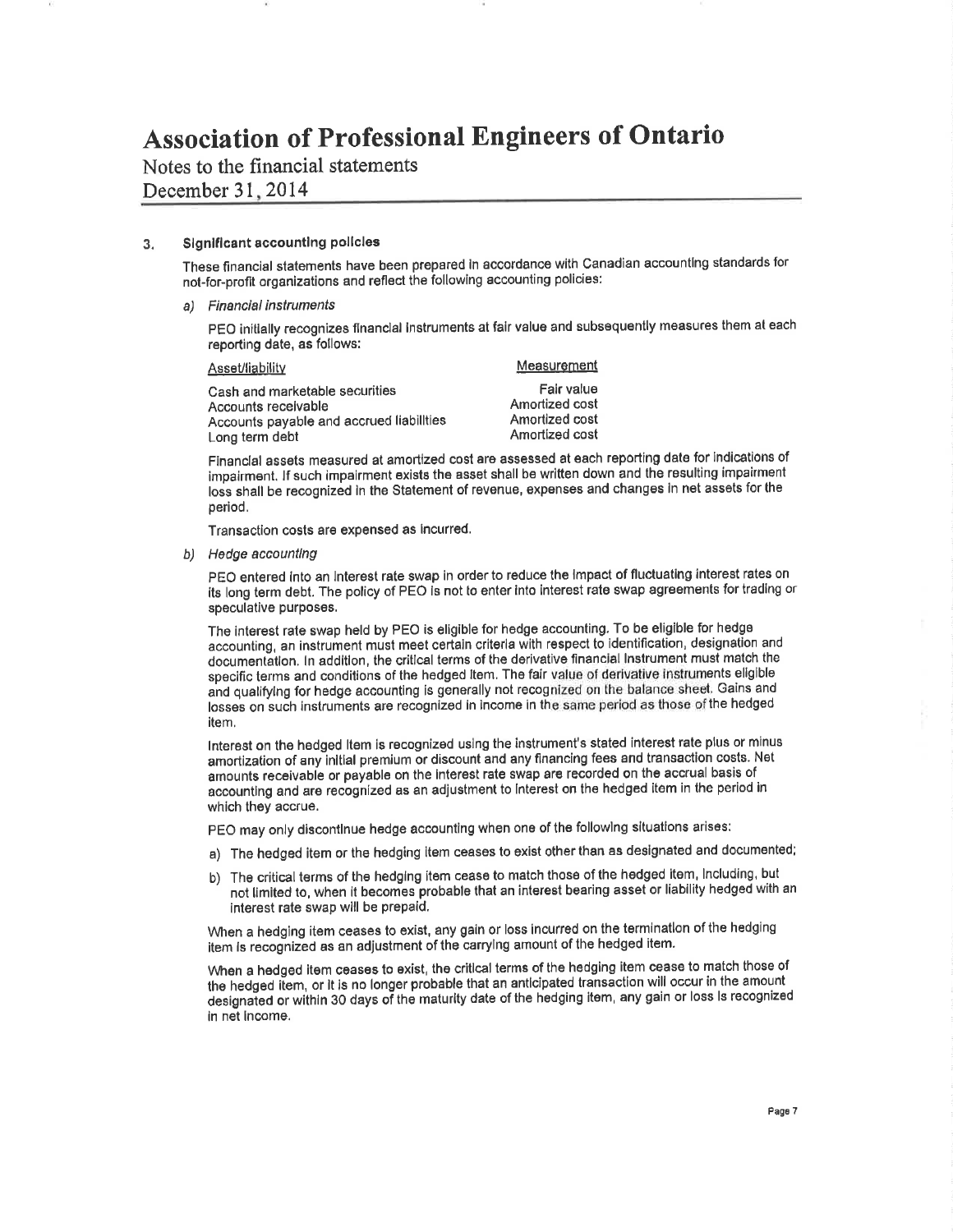Notes to the financial statements December 31 2014

### 3. Significant accounting policies (continued)

c) Revenue recognition

Llcense fee revenue, excluding the portion related to the Building Fund, is recognized as lncome on a monthly basis over the license period. Building Fund revenue is recognized into income at the commencement of the license period. Other revenues are recognized when the related services are provided,

d) Donated sery/ces

Tho Association receives substantial donated services from its membership through participation on council and committees and as chapter executlves. Donations of servlces are not recorded in the accounts of the Associatlon,

e) Employee futura benefits

### Pension Plans

The cost of PEO's defined benefit pension plans are determined periodically by independent actuaries using the projected benefìt method prorated on service, PEO uses the most recently completed actuarial valuation prepared for funding purposes (but not one prepared using a solvency, wind-up, or similar valuation basis) for measuring its defined benefit pension plan obligations. A funding valuation is prepared in accordance with pension legislation and regulations, generally to determine required cash contributions to the plan.

### Other non-pension plan benefits

The cost of PEO's non-pension defined benefit plan is determined periodically by independent actuaries. PEO uses an accounting actuarial valuation performed every three years for measuring its non-pension defined benefit plan obligations. The valuation is based on the projected benefit method prorated on service,

For all defined benefit plans PEO recognizes:

- a) The defined benefit obligation, net of the fair value of any plan assets, adjusted for any valuation in the statement of changes ìn net assets;
- b) The cost of the plan for the year.
- f) Capital assets

Capital assets are recorded at cost. Amortization is calculated on the straight-line basis at the following annual rates,

| <b>Building</b>                             | 2%          |
|---------------------------------------------|-------------|
| <b>Building Improvements</b>                | 5%          |
| Building improvements - common area         | 3.3% to 10% |
| Computer hardware and software              | 33%         |
| Furniture, fixtures and telephone equipment | 10%         |
| Audio visual                                | 20%         |

The Association's investment in capital assets is included as part of Net assets on the Balance sheet.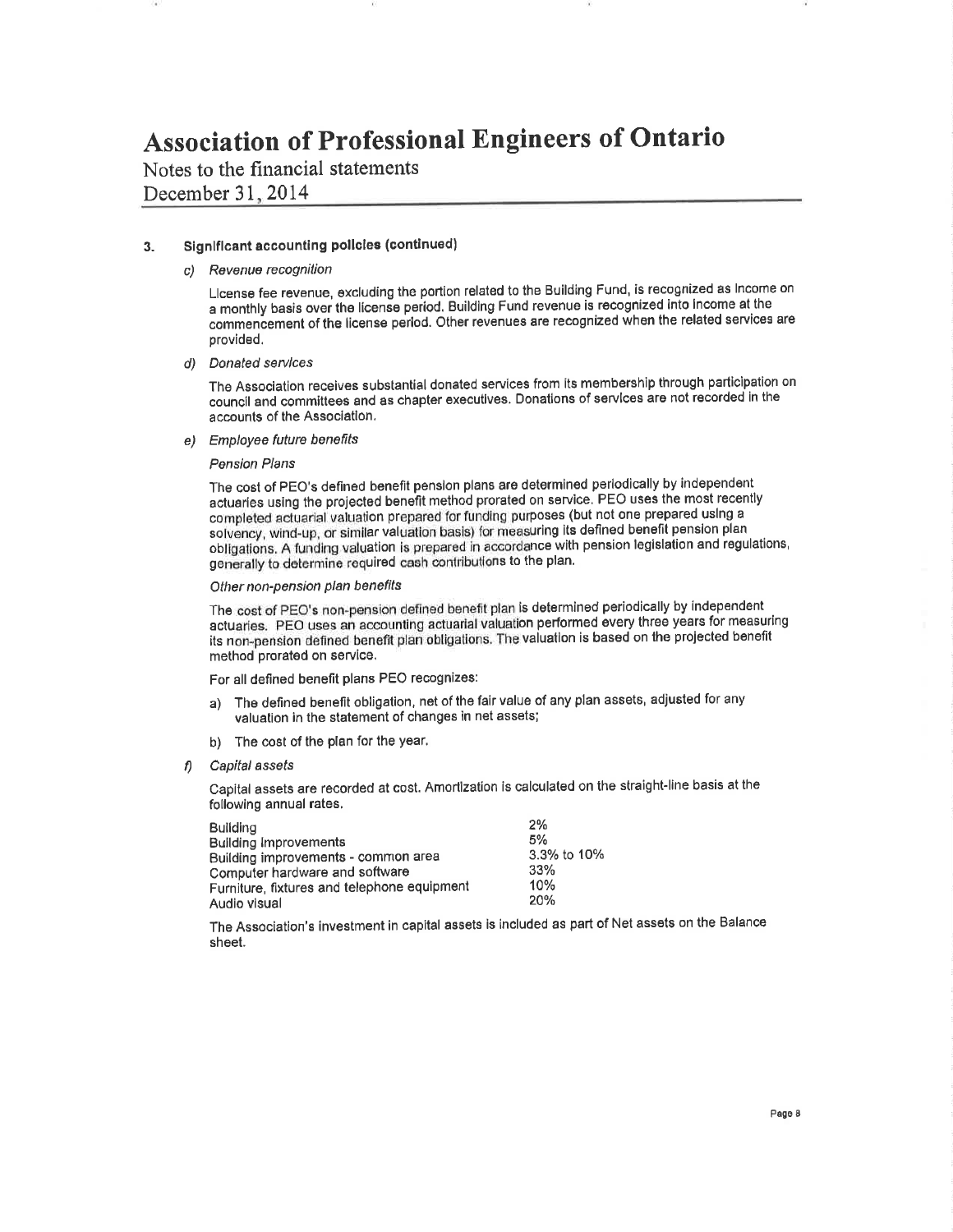Notes to the financial statements December 31, 2014

#### Significant accounting policies (continued) 3.

g) Use of estimates

The preparation of financial statements in conformity with Canadian accounting standards for notfor-profit organizations requires management to make estimates and assumptions that affect the reported amounts of assets and liabilities and disclosure of contingent assets and liabilities at the date of the financial statements and the reported amounts of revenue and expenses during the reporting period. Actual results could differ from those estimates. Accounts requiring significant estimates and assumptions include capital assets, accrued liabilities, and employee future benefits.

#### 4. **Capital assets**

|                                   |            |              | 2014       | 2013       |
|-----------------------------------|------------|--------------|------------|------------|
|                                   |            | Accumulated  | Net book   | Net book   |
|                                   | Cost       | amortization | value      | value      |
|                                   |            |              | s          | S          |
| <b>Building</b>                   | 19,414,667 | 2,254,607    | 17.160.060 | 17,548,355 |
| <b>Building improvements</b>      | 8,208,586  | 1,488,305    | 6,720,281  | 6,419,567  |
| Building Improvements - common    |            |              |            |            |
| area                              | 6,461,870  | 1,437,408    | 5,024,462  | 5,168,252  |
| Land                              | 4.366,303  |              | 4.366,303  | 4,366,303  |
| Computer hardware and software    | 2,580,324  | 2,297,294    | 283,030    | 475.130    |
| Furniture, fixtures and telephone |            |              |            |            |
| equipment                         | 1.393,289  | 660,224      | 733,065    | 836,601    |
| Audio visual                      | 974,252    | 465,362      | 508,890    | 644.992    |
| Work in progress                  | 2,266,638  |              | 2,266,638  | 1,269,879  |
|                                   | 45,665,929 | 8,603,200    | 37,062,729 | 36,729,079 |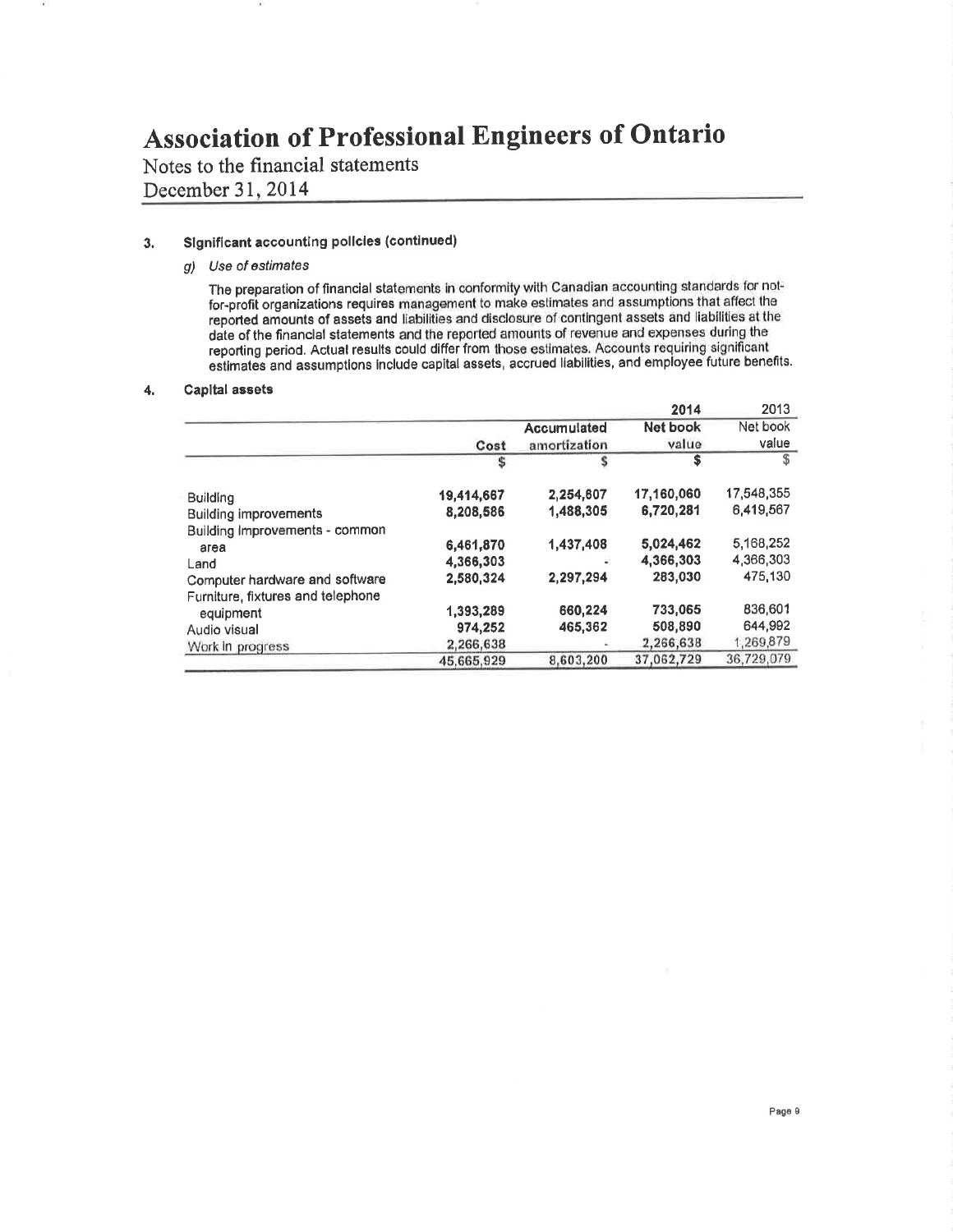Notes to the financial statements

December 3t,2014

### 5. Buildlng operations

pEO maintains accounting records for the property loceted at 40 Sheppard Avenue West, Toronto, ON as a stand-alone operation for internal purposes. The results of the operation of the building, prior to the elimlnation of recoverles and expenses related to PEO, are as follows:

|                                           | 2014       | 2013      |
|-------------------------------------------|------------|-----------|
|                                           | \$         | s         |
| Revenue                                   |            |           |
| Rental                                    | 802,831    | 1,295,119 |
| Operating cost recoverable - tenants      | 1,045,263  | 1,410,533 |
| Parking                                   | 136,950    | 156,150   |
| Miscellaneous                             | 98,021     | 76,065    |
|                                           | 2,083,065  | 2,937,867 |
| Operating cost recoverable - PEO          | 720,125    | 819,374   |
| <b>Total revenue</b>                      | 2,803,190  | 3,757,241 |
| Recoverable expenses                      |            |           |
| <b>Utilities</b>                          | 493,924    | 452,586   |
| Property taxes                            | 452,923    | 479,628   |
| Amortization                              | 424,161    | 422,258   |
| Payroll                                   | 245,526    | 218,299   |
| Janitorial                                | 219,356    | 251,908   |
| Repairs and maintenance                   | 121,885    | 201,377   |
| Property management and advisory fees     | 80,878     | 78,797    |
| Road and ground                           | 32,552     | 31,620    |
| Administrative                            | 25,009     | 20,915    |
| Security                                  | 20,276     | 19,217    |
| Insurance                                 | 17,674     | 21,826    |
|                                           | 2,134,164  | 2,198,431 |
|                                           |            |           |
| Other expenses                            | 484,986    | 527,834   |
| Interest expense on note and loan payable | 388,293    | 388,293   |
| Amortization of bullding                  | 56,323     | 32,896    |
| Amortization of deferred costs            | 19,244     | 55,149    |
| Other non-recoverable expenses            | 948,846    | 1,004,172 |
|                                           | 3,083,010  | 3,202,603 |
| Total expenses                            | (279, 820) | 554,638   |
| Excess of revenue over expenses           |            |           |

For purposes of the statement of revenue, expenses and changes in net assets, the operating cost re-imbursements from PEO have been ellminated. The portion of costs allocated to PEO is reallocated from Bullding operations and is included in Occupancy costs.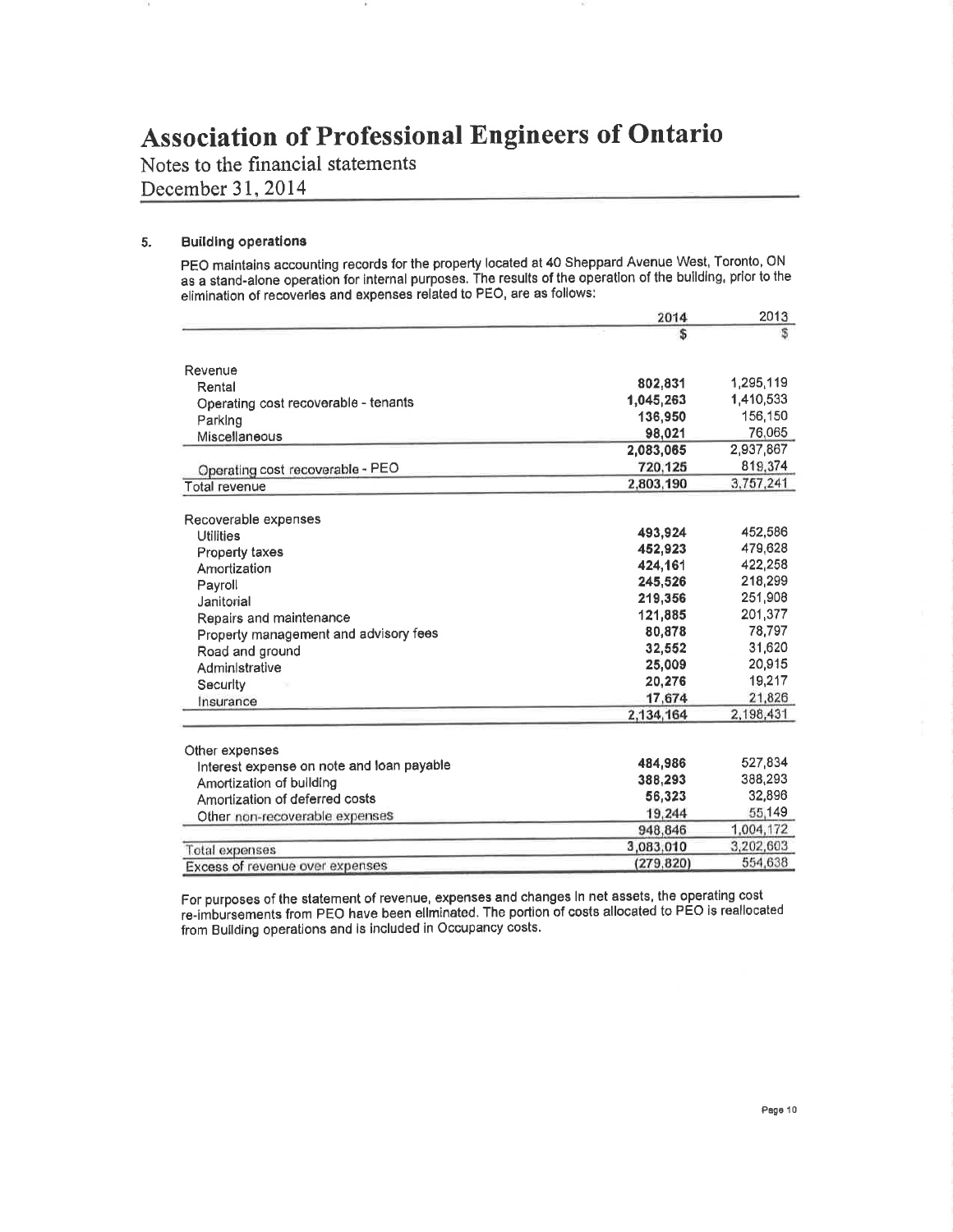Notes to the financial statements December 31, 2014

#### 5. **Building operations (continued)**

|                                                      | 2014                    | 2013                    |
|------------------------------------------------------|-------------------------|-------------------------|
|                                                      |                         |                         |
| Building revenue per above<br>Eliminated PEO portion | 2,803,190<br>(720, 125) | 3.757.241<br>(819, 374) |
|                                                      | 2,083,065               | 2,937,867               |
| Building expenses per above                          | 3,083,010<br>(720, 125) | 3,202,603<br>(819, 374) |
| Eliminated PEO portion                               | 2,362,885               | 2,383,229               |

#### **Building financing** 6.

In 2009, the Association financed \$14,100,000 of the cost of its building acquisition with a credit facility from the Bank of Montreal, Capital Markets Division. The facility is secured by a first mortgage on the property located at 40 Sheppard Avenue West, a general security agreement, and a general assignment of tenant leases. The facility is repayable in monthly installments of principal plus interest maturing on March 11, 2019 and bears a floating interest rate based on variable bankers' acceptances. The balance outstanding at December 31, 2014 is \$9,368,000.

Principal repayments are due as follows:

\$

|      | 9.368.000 |
|------|-----------|
| 2019 | 5,607,000 |
| 2018 | 980,000   |
| 2017 | 952,000   |
|      |           |
| 2016 | 928,000   |
| 2015 | 901,000   |
|      |           |

The Association has entered Into a swap agreement related to this loan, whereby the floating rate debt is swapped for a fixed rate debt with an interest rate of 4.95% and settled on a net basis. The Notional value of the swap is \$14,100,000. The start date of the swap was March 11, 2009 with a maturity date of March 11, 2019.

#### Employee future benefits  $7.$

The Association's pension plans and post-retirement benefits plan covering participating employees (full time and retirees) are defined benefit plans as defined in Section 3463 of the CPA Canada Handbook. The pension plans provide pension benefits based on length of service and final average earnings. The post-retirement benefits plan provides hospitalization, extended health care and dental benefits to active and retired employees. Participation in the pension plans and benefits plan (for post-retirement benefits) has been closed to all new employees as of May 1, 2006. All employees joining after this date have the option of participating in a self-directed RRSP (registered retirement savings plan). During the year, the Association recorded \$181,383 (2013 - \$134,919) in employer contributions to the self-directed RRSP.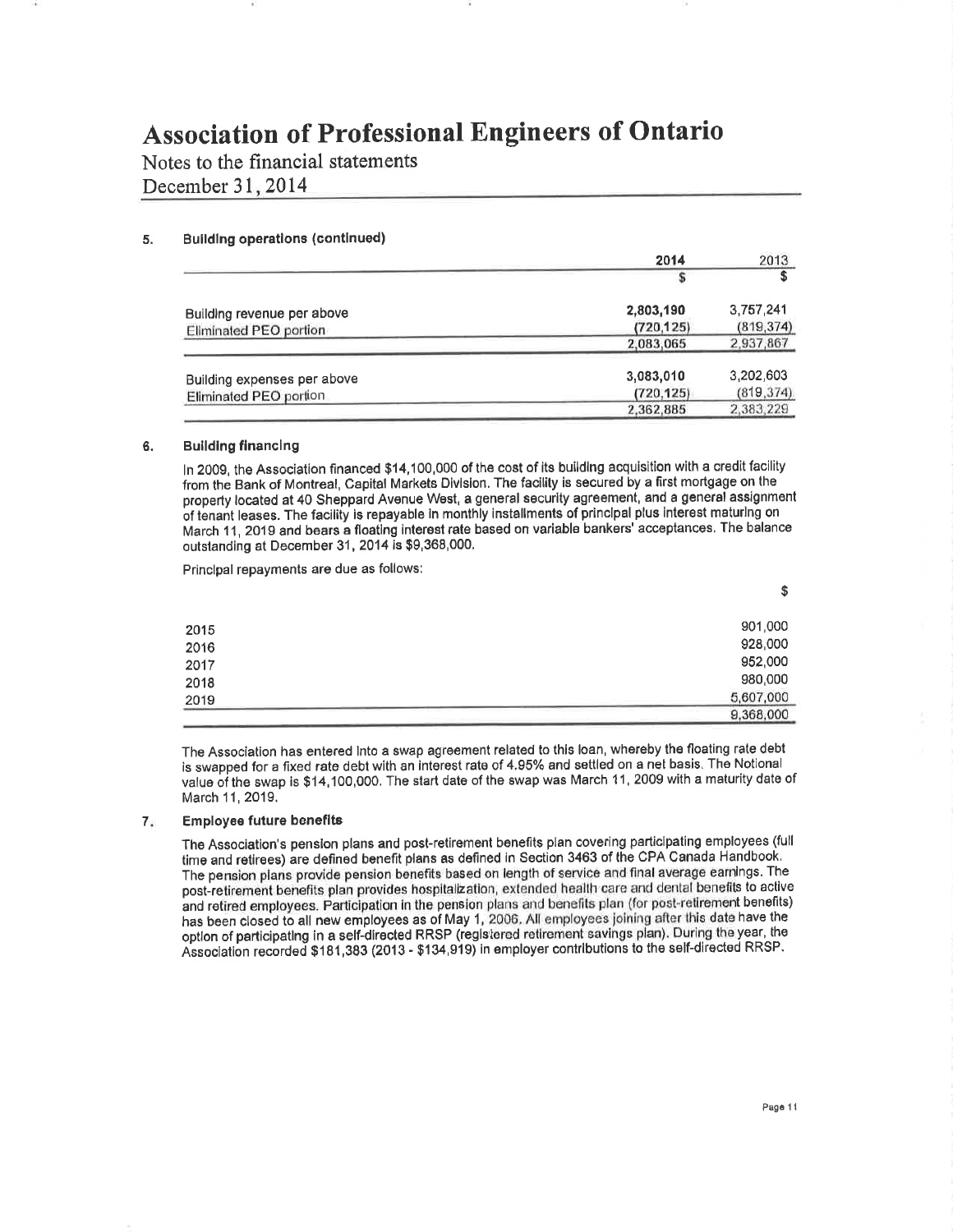Notes to the financial statements December 31, 2014

#### $7.5$ **Employee future benefits (continued)**

The funded status of the Association's pension plans and post-retirement benefit plan using actuarial assumptions as of December 31, 2014 was as follows:

|                                           | <b>Basic</b><br>pension plan | Supplemental<br>pension plan | Other<br>non-pension<br>benefit plan | Total          |
|-------------------------------------------|------------------------------|------------------------------|--------------------------------------|----------------|
|                                           |                              |                              |                                      |                |
| Accrued benefit obligation                | (21, 671, 300)               | (1,563,500)                  | (11,810,300)                         | (35,045,100)   |
| Plan assets at fair value                 | 22,081,200                   | 1,810,800                    |                                      | 23,892,000     |
| Funded status - plan surplus<br>(deficit) | 409,900                      | 247,300                      | (11, 810, 300)                       | (11, 153, 100) |
| Valuation allowance                       |                              |                              | ۰.                                   |                |
| Defined benefit assset,                   |                              |                              |                                      |                |
| net of valuation allowance                | 409,900                      | 247.300                      | (11, 810, 300)                       | (11, 153, 100) |

The funded status of the Association's pension plans and post-retlrement benefit plan using actuarial assumptions as of December 31, 2013 was as follows:

|                                           | <b>Basic</b><br>pension plan | Supplemental<br>pension plan | Other<br>non-pension<br>benefit plan | <b>Total</b>   |
|-------------------------------------------|------------------------------|------------------------------|--------------------------------------|----------------|
|                                           |                              |                              |                                      |                |
| Accrued benefit obligation                | (22, 309, 800)               | (1, 180, 800)                | (9,712,000)                          | (33, 202, 600) |
| Plan assets at fair value                 | 20,098,000                   | 1,752,400                    |                                      | 21,850,400     |
| Funded status - plan surplus<br>(deficit) | (2, 211, 800)                | 571,600                      | (9,712,000)                          | (11, 352, 200) |
| Valuation allowance                       |                              |                              |                                      |                |
| Defined benefit assset (obligation),      |                              |                              |                                      |                |
| net of valuation allowance                | (2,211,800)                  | 571,600                      | (9,712,000)                          | (11, 362, 200) |

PEO measures its defined benefit obligations and the fair value of plan assets for accounting purposes as at December 31 each year. The most recently completed actuarial valuation of the pension plans for valuation purposes, was as of December 31, 2014. The most recent completed actuarial valuation of the non-benefit plan for accounting purposes was as of December 31, 2014.

#### $8<sub>ii</sub>$ **Net assets**

The net assets of the Association are restricted to be used at the discretion of Council and includes the Association's investment in capital assets of \$27,694,729 (2013 - \$26,483,079).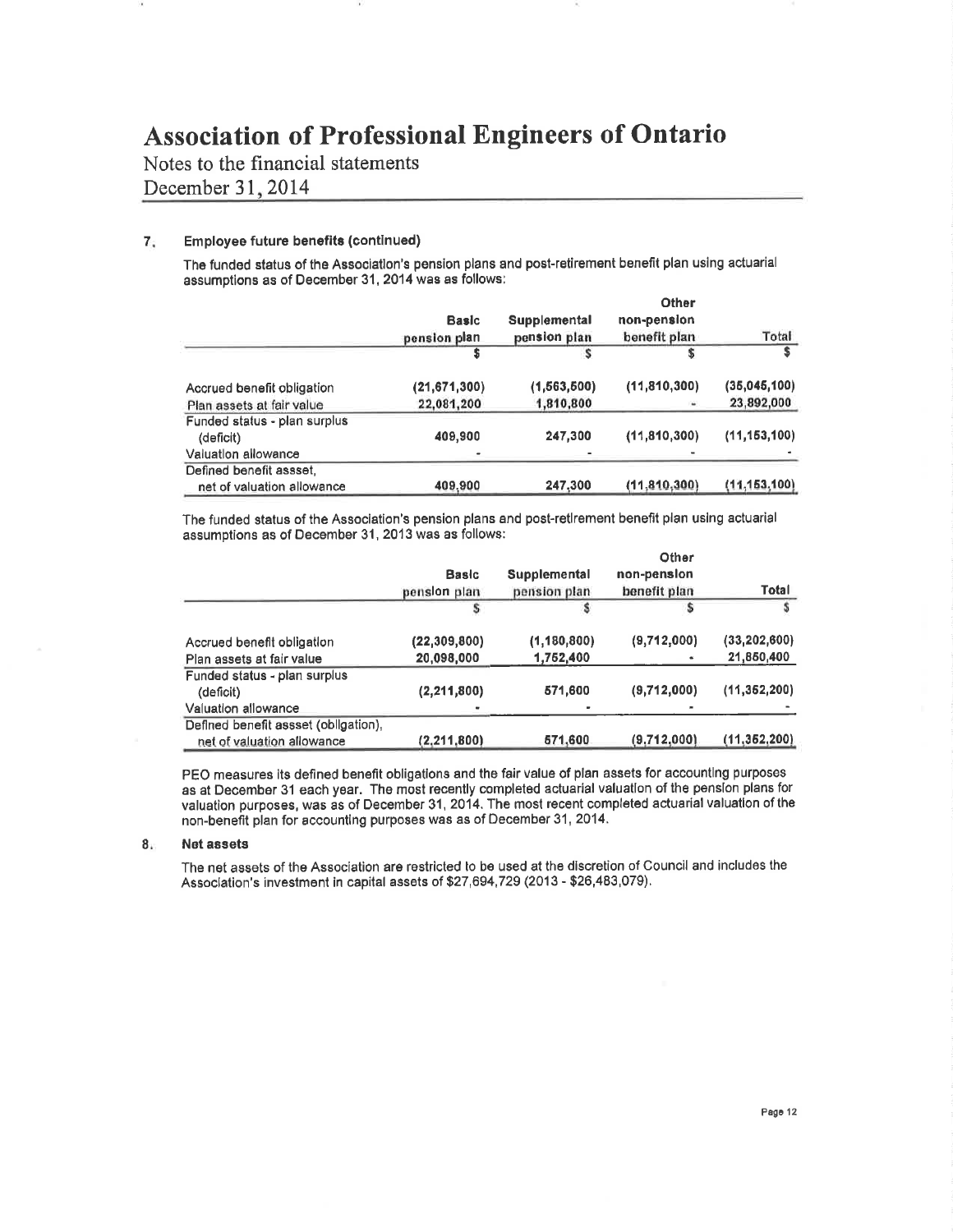Notes to the financial statements December 31, 2014

#### 9. **Council discretionary reserve**

The Council discretionary reserve is an internal allocation from the operating reserve used at the discretion of Council to fund expenses related to special projects approved by Council. Expenses from the discretionary reserve were as follows:

|                                             | 2014            | 2013    |
|---------------------------------------------|-----------------|---------|
|                                             | 5               | \$      |
| Legal Reserve - Elliot Lake/Other           | 3,339           | 177,362 |
| <b>Experienced Practitioners Task Force</b> | 4,110           | 30.381  |
| <b>Emerging Discipline Task Force</b>       | 4,324           | 9.612   |
| <b>Overlapping Practices Committee</b>      |                 | 6,755   |
| <b>Building Development Committee</b>       | <b>Contract</b> | 5,865   |
| National Frame Work Task Force              | 2,829           | 2,382   |
| Licensure Engineering Task Force            | ÷               | 1,555   |
| Privacy policy review                       | 45,913          |         |
|                                             | 60,515          | 233,912 |

#### Full time salaries and benefits  $10.$

During the year, the Association incurred a total of \$10,367,673 (2013 - \$11,001,016) for salary and benefits costs for its full time staff of which \$64,657 (2013 - \$151,540) was directly attributable to special projects approved by Council and disclosed under Note 9.

#### $11.$ Change In non-cash working capital items

|                                          | 2014       | 2013      |
|------------------------------------------|------------|-----------|
|                                          |            |           |
| Accounts receivable                      | (118, 919) | (44, 286) |
| Prepaid expenses and deposits            | (31, 139)  | 30,295    |
| Accounts payable and accrued liabilities | (275, 923) | 590,173   |
| Fees in advance and deposits             | (76, 033)  | 12.089    |
|                                          | (502.014)  | 588,271   |

#### $12.$ **Custodial account**

The Association maintains a separate bank account for the Council of Ontario Deans of Engineering. Cash totaling \$128,207 in this account (2013 - \$127,695) is not reported on the Association's balance sheet, as it is held in trust for the Council of Ontario Deans of Engineering.